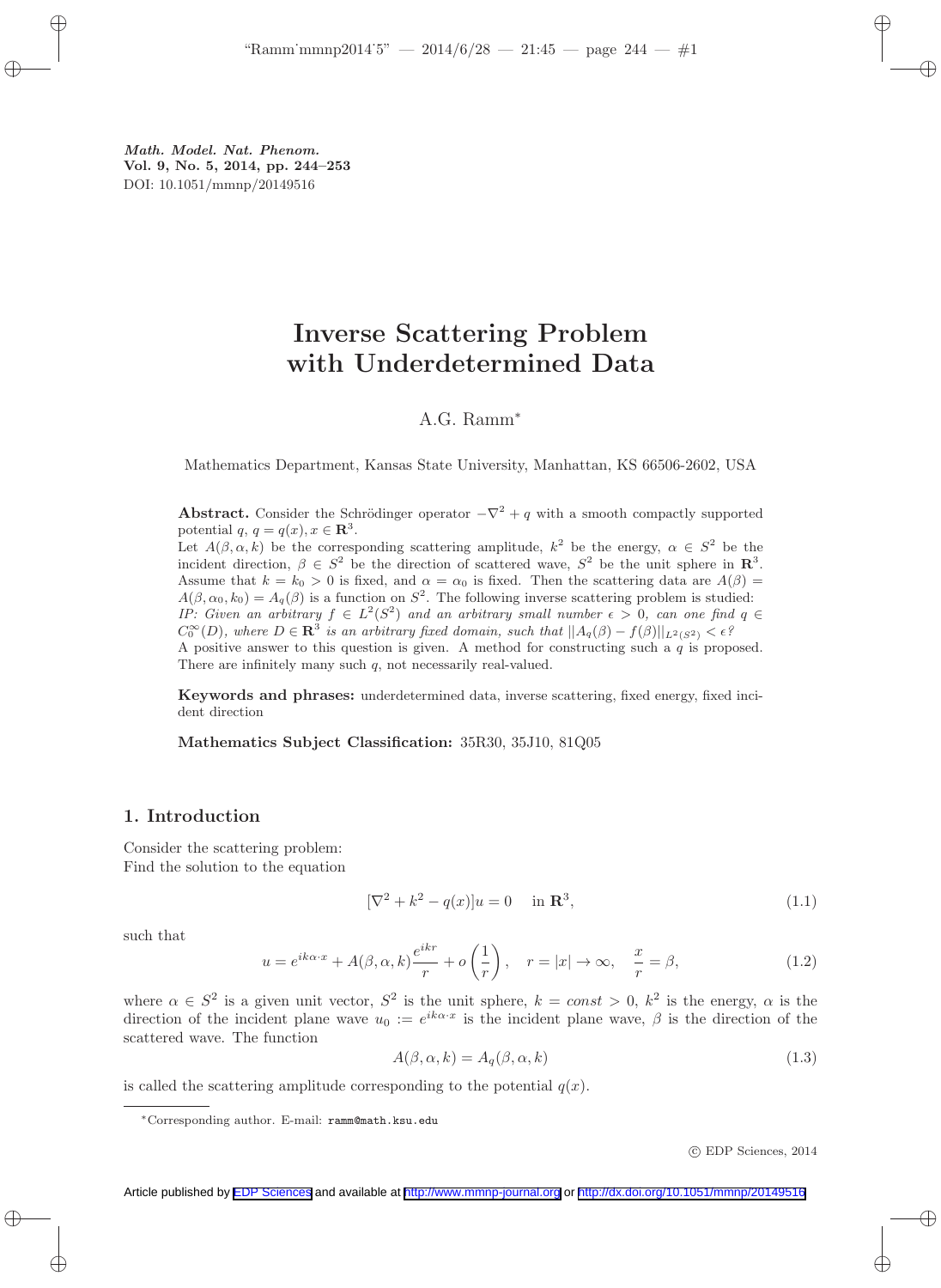If  $q(x) \in C_0^{\infty}(\mathbf{R}^3)$  and is a real valued function, then the scattering problem  $(1.1)-(1.2)$  has a unique solution, the scattering solution. There is a large literature on this topic, see, for example, [1], [2], [3], and and references therein. The scattering theory has been developed for much larger classes of potentials, not necessarily smooth and compactly supported.

We prove existence and uniqueness of the scattering solution assuming that  $\text{Im}q \leq 0$ , see Lemma 2.5 in Section 2. The inverse scattering problem consists in finding  $q(x)$  in a certain class of potentials from the knowledge of the scattering data  $A(\beta, \alpha, k)$  on some subsets of the set  $S^2 \times S^2 \times \mathbf{R}_+$ , where  $\mathbf{R}_+ = [0, \infty)$ . If  $A(\beta, \alpha, k)$  is known everywhere in the above set, then the inverse scattering problem is easily seen to be uniquely solvable in the class of  $L_0^2(\mathbf{R}^3)$ , that is, in the class of compactly supported square-integrable potentials, and in much larger class of potentials. If the scattering data is given at a fixed energy, and  $k = k_0 > 0$  for all  $\beta \in S^2$  and all  $\alpha \in S^2$ , then uniqueness of the solution to inverse scattering problem was proved originally in [4]. An algorithm for finding  $q(x)$  from the exact fixed-energy scattering data and from *noisy* fixed-energy scattering data was given in [5], where the *error estimates* of the proposed solution were also obtained, see Chapter 5 in [6].

Only recently the uniqueness of the solution to inverse scattering problem with *non-over-determined* data  $A(-\beta, \beta, k)$  and  $A(\beta, \alpha_0, k)$  was proved, see [7], and [8], [12].

The data  $A(-\beta, \beta, k), \forall \beta \in S^2$  and all  $k > 0$  are the back-scattering data, the  $A(\beta, \alpha_0, k), \forall \beta \in S^2$ and  $\forall k > 0$  are the *fixed incident direction* data. The scattering data are called "non-over-determined" if these data depend on the same number of variables as the unknown potential, that is on three variables in the above problems.

Note that the data  $A(\beta, \alpha, k_0), \forall \alpha, \beta \in S^2$  and a fixed  $k = k_0 > 0$  are over-determined: they depend on four variables while  $q$  depends on three variables.

The inverse problem IP with the data  $A(\beta) := A_{\alpha}(\beta) := A(\beta, \alpha_0, k_0)$  is under-determined: its data depend on two variables. This problem, in general, does not have a unique solution in sharp contrast to the inverse scattering problems mentioned above. The IP was not studied in the literature, except in the paper [10]. The proofs in the current paper are more detailed, the potential is allowed to be complex-valued with  $\text{Im}q \leq 0$ , and the uniqueness of the scattering solution is proved for this class of the potentials.

In this paper the IP is studied further. Assume that  $D \subset \mathbb{R}^3$  is an arbitrary fixed bounded domain. Let us formulate the inverse problem:

IP: Given an arbitrary  $f \in L^2(S^2)$  and an arbitrary small number  $\epsilon > 0$ , find a  $q \in C_0^{\infty}(D)$  such that

$$
||A(\beta) - f(\beta)||_{L^2(S^2)} < \epsilon. \tag{1.4}
$$

The IP's formulation differs from the formulation of the inverse scattering problems discussed earlier: i) There is no unique solution for the problem we are discussing,

ii) In place of the exact (or noisy) scattering data a function  $f(\beta)$  on  $S^2$  is given, which, in general, is not a scattering amplitude at a fixed  $\alpha = \alpha_0$  and a fixed  $k = k_0$  corresponding to any potential from  $L^2(D)$ .

The main results of this paper include:

a) A proof of the existence of  $q \in C_0^{\infty}(D)$  such that (1.4) holds;

b) A method for finding a potential  $q \in C_0^{\infty}(D)$  for which (1.4) holds;

c) An analytic formula for a function  $h = qu$ , where u is the scattering solution at a fixed k and a fixed  $\alpha$ , corresponding to q.

In section 2 we prove that the set  $\{A(\beta)\}\)$  corresponding to all  $q \in C_0^{\infty}(D)$ , is dense in  $L^2(S^2)$ , and that the set of functions  $\{h\} = \{qu\}$  is dense in  $L^2(D)$  when q runs through all of  $L^2(D)$ . Here  $u = u(x) = u(x, \alpha_0, k_0)$  is the scattering solution corresponding to the potential q, that is, the solution to the scattering problem (1.1)-(1.2) with  $\alpha = \alpha_0 \in S^2$  and  $k = k_0 > 0$ .

In section 3 an analytical formula for q is given. The q computed by this formula generates  $A(\beta)$ satisfying  $(1.4)$ .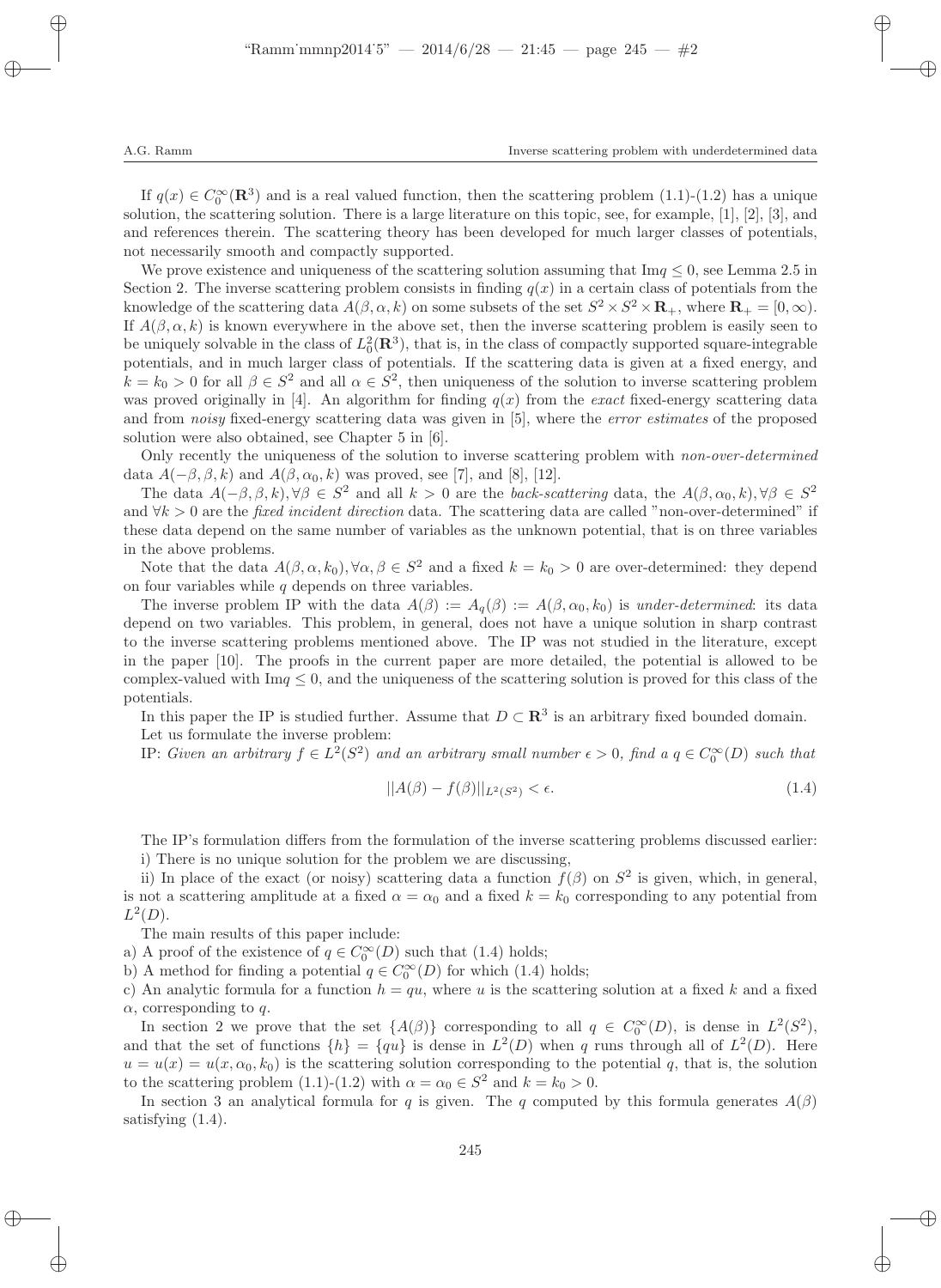We do not discuss in this paper the relation of our results with the theory of creating materials with a desired refraction coefficient, see [9], [11], [14].

# 2. The density of the set  $A(\beta)$  in  $L^2(S^2)$

This Section is the main one. The logic of the proof of the main result, namely, the validity of formula (1.4), can be described as follows.

First, it is proved that the set of functions  $\{-\frac{1}{4\pi}\int_D e^{-ik\beta \cdot y}h(y)dy\}$  is dense in  $L^2(S^2)$  when h runs through  $L^2(D)$ , see Theorem 2.2.

Then we prove that the set  $\{qu\}$  is dense in  $L^2(D)$  when q runs through  $L^2(D)$  and u is the scattering solution corresponding to  $q$ , see Theorem 2.4.

Combining these two results one gets the desired inequality (1.4).

Let us start by proving the following lemma.

**Lemma 2.1.** If the set  $\{A(\beta)\}\$ is dense in  $L^2(S^2)$  when q runs through all of  $L^2(D)$ , then it is dense in  $L^2(S^2)$  when q runs through  $C_0^{\infty}(D)$ .

*Proof.* The set  $C_0^{\infty}(D)$  is dense in  $L^2(D)$  (in  $L^2(D)$  norm), and the scattering amplitude  $A(\beta)$  depends continuously in the norm of  $L^2(S^2)$  on q, that is,

$$
||A_{q_1}(\beta) - A_{q_2}(\beta)||_{L^2(S^2)} \le c||q_1 - q_2||_{L^2(D)}.
$$
\n(2.1)

Estimate  $(2.1)$  follows, for example, from the known lemma of the author (see [6], p.262):

$$
-4\pi[A_{q_1}(\beta) - A_{q_2}(\beta)] = \int_D [q_1(x) - q_2(x)]u_1(x, \alpha_0, k_0)u_2(x, -\beta, k_0)dx, \qquad (2.2)
$$

and the well-known estimate

$$
\sup_{x \in D} |u(x, \alpha, k)| \le c,\tag{2.3}
$$

where  $c > 0$  is a constant depending on the  $L^2(D)$  norm of q and uniform with respect to  $k \in [a, \infty)$ ,  $a > 0$  is a constant and  $\alpha \in S^2$ . Lemma 2.1. is proved.

Thus, in what follows it is sufficient to establish the density of the set  $\{A_q(\beta)\}\$ in  $L^2(S^2)$  when q runs through  $L^2(D)$ .

**Theorem 2.2.** For any  $f \in L^2(S^2)$  and any  $\epsilon > 0$  there exists a  $q \in C_0^{\infty}(D)$  such that estimate (1.4) holds, where  $A(\beta) = A_q(\beta)$  is the scattering amplitude corresponding to q, and  $\alpha = \alpha_0 \in S^2$ ,  $k = k_0 > 0$ are fixed.

*Proof.* By Lemma 2.1, it is sufficient to prove that the set  $\{A(\beta)\}\$ is dense in  $L^2(S^2)$  when q runs through all of  $L^2(D)$ . Assuming the contrary, one finds a function  $f \in L^2(S^2)$  which is orthogonal in  $L^2(S^2)$  to any function  $A(\beta)$ . It is well-known that

$$
-4\pi A(\beta) = \int_D e^{-ik\beta \cdot y} h(y) dy, \qquad h(y) := q(y)u(y), \tag{2.4}
$$

where  $u(y) = u(y, \alpha_0, k_0)$  is the scattering solution. Using the orthogonality of f to  $A(\beta)$ , one gets

$$
\int_{S^2} f(\beta) \int_D e^{-ik\beta \cdot y} h(y) dy d\beta = 0, \quad \forall q \in L^2(D).
$$
\n(2.5)

We prove later, see Theorem 2.4, that when q runs through all of  $L^2(D)$ , the corresponding h runs through a set  $\tilde{L}$  dense in  $L^2(D)$ . Taking this for granted, one can replace in (2.5) the expression  $\forall q \in L^2(D)$  by  $\forall h \in L^2(D)$ , and rewrite (2.5) as follows:

$$
\int_{D} h(y) \int_{S^2} f(\beta) e^{-ik\beta \cdot y} d\beta dy = 0, \quad \forall h \in \tilde{L}.
$$
\n(2.6)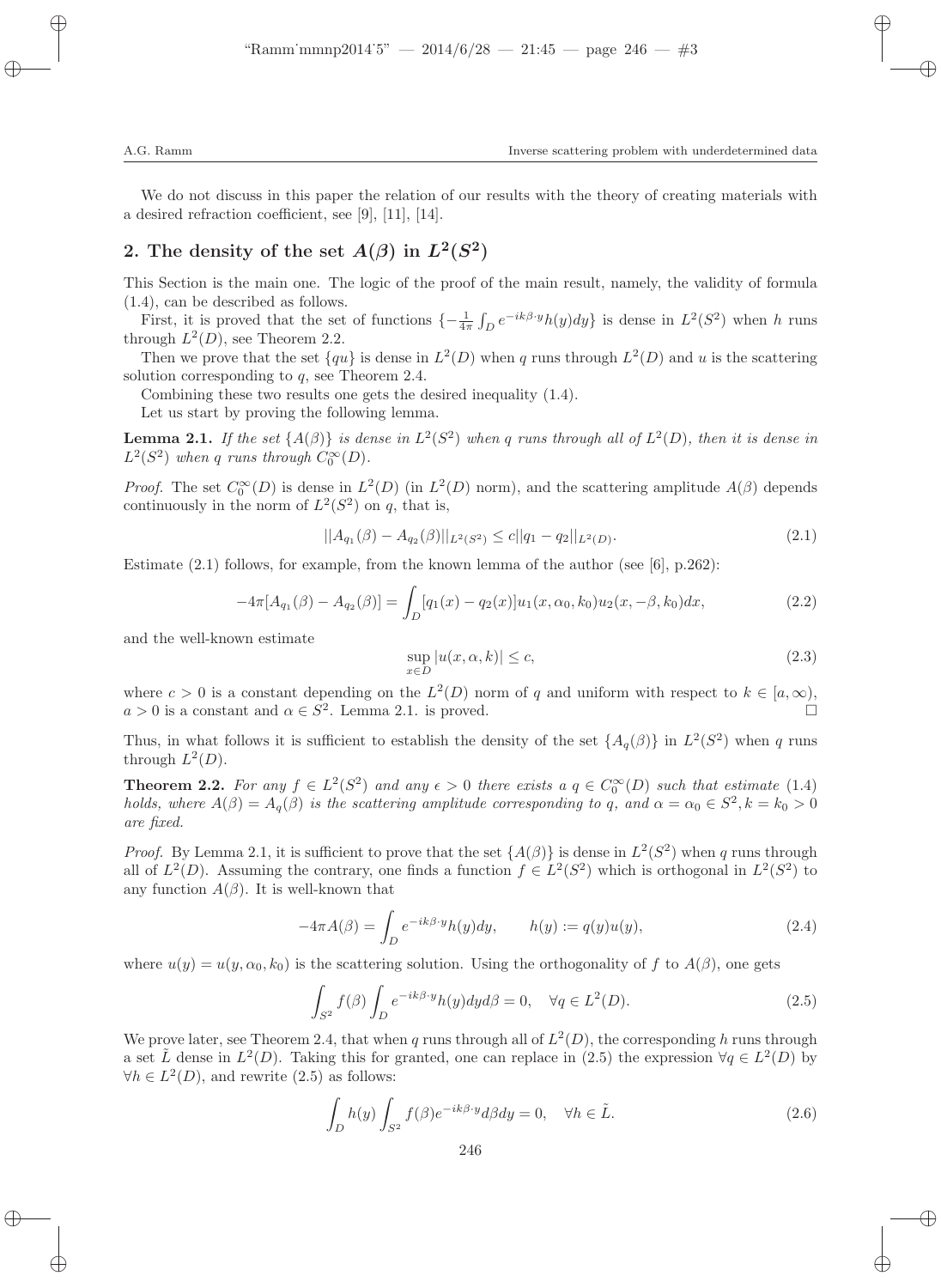This implies

$$
\int_{S^2} f(\beta)e^{-ik\beta \cdot y} d\beta = 0, \quad \forall y \in D,
$$
\n(2.7)

where  $k = k_0$  is fixed. In what follows, we write everywhere k for  $k_0$  and  $\alpha$  for  $\alpha_0$ . The integral in (2.7) can be considered as the Fourier transform of a compactly supported distribution

$$
g(\lambda,\beta) := g(\xi) := f\left(\frac{\xi}{|\xi|}\right) \frac{\delta(|\xi| - k)}{|\xi|^2},\tag{2.8}
$$

where  $\xi \in \mathbf{R}^3$ ,  $\lambda = |\xi|$ ,  $\beta = \frac{\xi}{\lambda}$ , and

$$
\tilde{g}(y) := \int_{\mathbf{R}^3} g(\xi) e^{-i\xi \cdot y} d\xi = \int_0^\infty \lambda^2 d\lambda \int_{S^2} e^{-i\lambda \beta \cdot y} g(\lambda, \beta) d\beta.
$$
\n(2.9)

Since distribution (2.8) is supported on the sphere  $|\xi| = k$ , which is a compact set in  $\mathbb{R}^3$ , its Fourier transform is an entire function of y. This function vanishes in an open in  $\mathbb{R}^3$  set D by (2.7). Therefore, it vanishes everywhere in  $\mathbb{R}^3$ . By the injectivity of the Fourier transform one concludes that  $f(\beta) = 0$ . Therefore the assumption that the set  $\{A(\beta)\}\$ is not dense in  $L^2(S^2)$  is false. Theorem 2.2 is proved under the assumption that the set  $\{h\}$  is dense in  $L^2(D)$  when q runs through all of  $L^2(D)$ . In Theorem 2.4, see below, this density statement is proved. Thus, one can consider Theorem 2.2 proved.  $\square$ 

**Remark 2.3.** If one defines  $A(\beta) = -\frac{1}{4\pi} \int_D e^{-ik\beta \cdot y} h(y) dy$  and assumes that  $\{h\}$  runs through a dense subset of  $L^2(D)$ , then the corresponding set  $\{A(\beta)\}\$ is dense in  $L^2(S^2)$ , as follows from our proof of Theorem 2.2.

**Theorem 2.4.** The set  $\{h\}$  is dense in  $L^2(D)$  when q runs through a dense subset of  $L^2(D)$ , where  $h(x) = g(x)u(x)$ , and  $u(x)$  is the scattering solution corresponding to  $g = g(x)$ .

*Proof.* If  $u$  is the scattering solution, then

$$
u(x) = u_0(x) - \int_D g(x, y)h(y)dy, \ x \in \mathbb{R}^3, \quad u_0(x) := e^{ik\alpha \cdot x}, \quad h = qu,
$$
\n(2.10)

$$
g(x,y) = \frac{e^{ik|x-y|}}{4\pi|x-y|}, \quad x, y \in \mathbf{R}^3.
$$
 (2.11)

Define

$$
q(x) = \frac{h(x)}{u(x)} = \frac{h(x)}{u_0(x) - \int_D g(x, y)h(y)dy}, \quad x \in \mathbb{R}^3.
$$
 (2.12)

If the function  $q(x)$ , defined in (2.12), belongs to  $L^2(D)$ , then the function  $u(x)$ , defined in (2.10), is the scattering solution, corresponding to  $q \in L^2(D)$ , defined by formula (2.12). Uniqueness of the scattering solution is guaranteed if  $\text{Im} q \leq 0$  by the following Lemma 2.5.

**Lemma 2.5.** Assume that  $Imq \leq 0$  and  $q \in L^2(D)$ ,  $q = 0$  in  $D := \mathbb{R}^3 \setminus D$ . Then there exists a unique scattering solution, that is, the solution to problem  $(1.1)-(1.2)$ . This solution is also the unique solution to equation (2.10) if  $h = qu$ .

Proof. It is sufficient to prove uniqueness of the scattering solution. Indeed, the scattering solution solves a Fredholm-type Lippmann-Schwinger equation,

$$
u(x) = u_0(x) - \int_D g(x, y)q(y)u(y)dy,
$$

and the uniqueness of the solution to this equation implies the existence of this solution by the Fredholm alternative.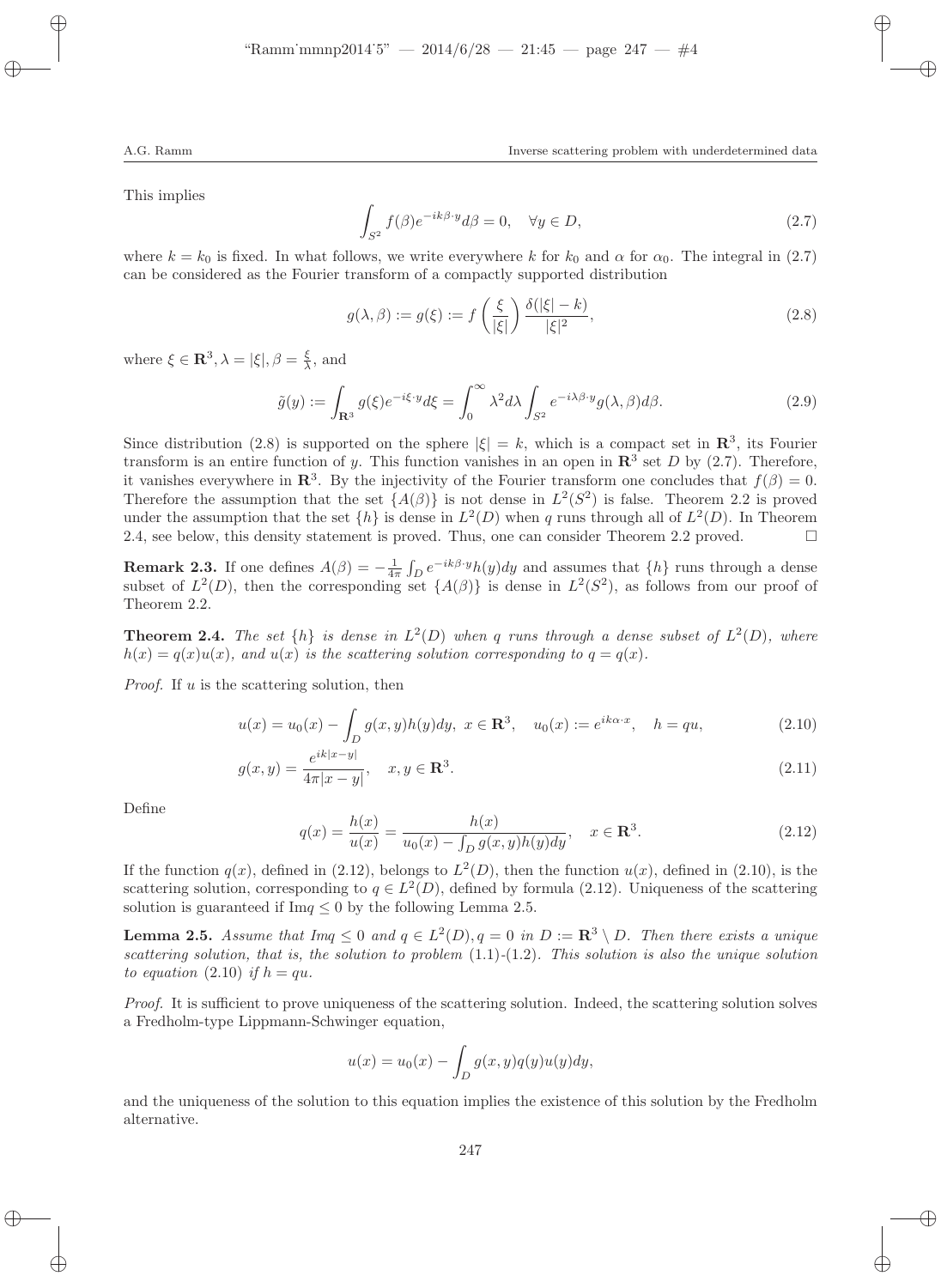Suppose that there are two scattering solutions,  $u_1$  and  $u_2$ , that is, solution to problem (1.1)-(1.2) (with  $\alpha = \alpha_0$  and  $k = k_0 > 0$ ). Then the function  $v := u_1 - u_2$  solves equation (1.1) and satisfies the radiation condition at infinity:

$$
[\nabla^2 + k^2 - q(x)]v = 0 \quad \text{in } \mathbf{R}^3,
$$
\n(2.13)

$$
\frac{\partial v}{\partial r} - ikv = o\left(\frac{1}{r}\right), \quad r := |x| \to \infty.
$$
\n(2.14)

Multiply equation (2.13) by  $\bar{v}$ , the bar stands for complex conjugate, and the complex conjugate of (2.13) by v and subtract from the first equation the second. The result is

$$
\bar{v}(\nabla^2 + k^2)v - v(\nabla^2 + k^2)\bar{v} - (q - \bar{q})|v|^2 = 0
$$
\n(2.15)

Integrate (2.15) over a ball  $B_R$  of large radius R, centered at the origin, and use the Green's formula to get

$$
\int_{|x|=R} \left(\bar{v}\frac{\partial v}{\partial r} - v\frac{\partial \bar{v}}{\partial r}\right) ds - 2i \int_{B_R} \text{Im}q(x)|v(x)|^2 dx = 0. \tag{2.16}
$$

Using the radiation condition (2.14) one rewrites (2.16) as

$$
2ik \int_{|x|=R} |v|^2 ds - 2i \int_{B_R} \text{Im} q|v|^2 dx + o(1) = 0,
$$
\n(2.17)

where  $o(1) \rightarrow 0$  as  $R \rightarrow \infty$ . Thus, if Im $q \leq 0$  relation (2.17) implies that

$$
\lim_{R \to \infty} \int_{|x| = R} |v|^2 ds = 0.
$$
\n(2.18)

Condition (2.18) and equation (2.13) with a compactly supported  $q \in L^2(D)$  imply that  $v = 0$  in  $\mathbb{R}^3$ , see Lemma 2.1 on p.25 in [13].

The scattering solution solves equation  $(2.10)$ , because it satisfies the equation

$$
u = u_0 - \int_D g(x, y)q(y)u(y)dy,
$$
\n(2.19)

so that with the notation  $h := qu$  one gets from  $(2.19)$  equation  $(2.10)$ .

Conversely, assume that u is defined by equation (2.10) and h in (2.10) is equal to  $qu$ , where q is defined by formula  $(2.12)$  and  $q \in L^2(D)$ . Then this u solves equation  $(2.19)$ , and, therefore, it satisfies equations (1.1) and (1.2). To check this, apply the operator  $\nabla^2 + k^2$  to equation (2.10) and use the known formula  $(\nabla^2 + k^2)g = -\delta(x - y).$ 

The result is  $(\nabla^2 + k^2)u = h = qu$ , so equation (1.1) holds. The radiation condition holds because q is compactly supported and q satisfies the radiation condition. Lemma 2.5 is proved.

Although the scattering solution, in general, is not unique if  $\text{Im}q > 0$  and may not exist in this case, it does exist, even if Im $q > 0$ , if q, defined by formula (2.12), belongs to  $L^2(D)$ . Indeed, then  $qu = h$  and

$$
u(x) = u_0(x) - \int_D g(x, y)q(y)u(y)dy,
$$

so that  $u := u_0(x) - \int_D g(x, y)h(y)dy$  is the scattering solution.

Let us assume now that the function (2.12) does not belong to  $L^2(D)$ . Since  $h \in L^2(D)$  the function  $u(x) \in H_{loc}^2(\mathbf{R}^3)$ , where  $H_{loc}^2(\mathbf{R}^3)$  is the Sobolev space.

Changing h slightly one may assume that h is a smooth bounded function in  $D$ . Such a change leads to a small change of the scattering data  $A(\beta)$  in  $L^2(S^2)$  norm. Thus, we will assume below that h is bounded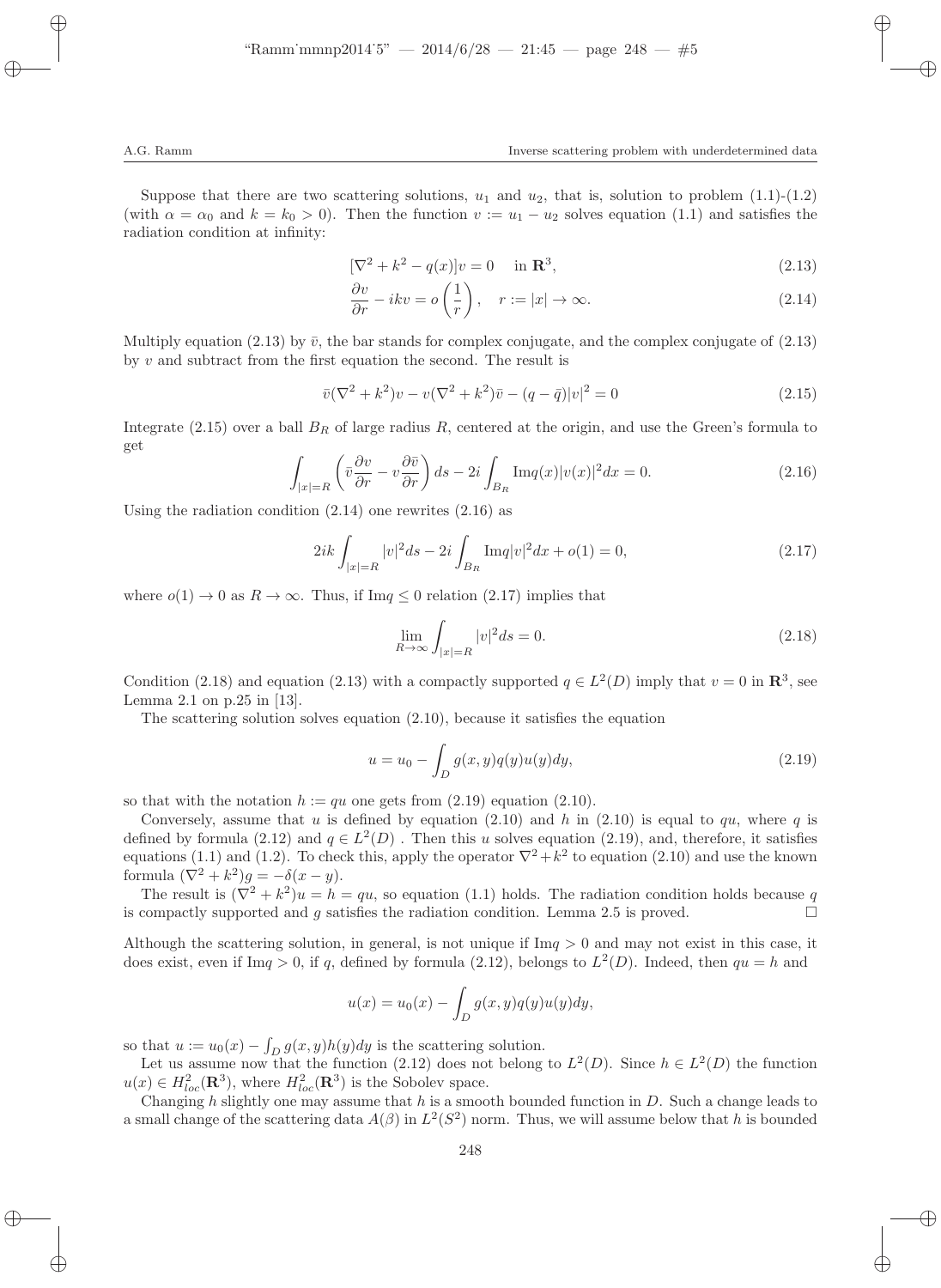in D in absolute value. The function (2.12) does not belong to  $L^2(D)$  if and only if the denominator in (2.12) has zeros. Let

$$
N := N(u) := \{x : u(x) = 0, x \in D\}, \quad N_{\delta} := \{x : |u(x)| < \delta, x \in D\},
$$

where  $\delta > 0$  is a small number, and let  $D_{\delta} := D \setminus N_{\delta}$ .

The idea of the argument below is to show that the set N is generically a line in  $\mathbb{R}^3$ , and that there exists a function

$$
h_{\delta}(x) = \begin{cases} h(x) & \text{in } D_{\delta}, \\ 0 & \text{in } N_{\delta}, \end{cases}
$$
 (2.20)

such that

$$
||h_{\delta} - h||_{L^{2}(D)} \leq c\delta^{2}.
$$
\n
$$
(2.21)
$$

Moreover, the function  $h_{\delta} \in L^{\infty}(D)$ . This function can be made smooth by an approximation by a  $C_0^{\infty}(D)$ -function. The corresponding smooth  $h_{\delta}$  generates  $A_{\delta}(\beta)$  which differs slightly from the original  $f(\beta)$ . The corresponding  $u_{\delta}(x)$  can be defined as follows:

$$
u_{\delta}(x) := u_0(x) - \int_D g(x, y) h_{\delta}(y) dy, \quad x \in \mathbf{R}^3,
$$
\n(2.22)

where

$$
q_{\delta} := \begin{cases} \frac{h_{\delta}}{u_{\delta}} & \text{in } D_{\delta}, \\ 0 & \text{in } N_{\delta}, \end{cases} \qquad q_{\delta} \in L^{\infty}(D). \tag{2.23}
$$

Consequently, we will prove that a small change of  $h$  may be arranged in such a way that the corresponding change of q leads to a potential  $q_\delta$  which belongs to  $L^\infty(D)$ .

**Lemma 2.6.** The set N is a line in  $\mathbb{R}^3$ .

*Proof.* Let  $u = u_1 + iu_2$ , where  $u_1 = \Re u$  and  $u_2 = \Im u$ . Then the set N is defined by two equations in  $\mathbf{R}^3$ :

$$
u_1(x) = 0, \quad u_2(x) = 0, \quad x \in \mathbb{R}^3. \tag{2.24}
$$

The functions  $u_j \in H_{loc}^2(\mathbf{R}^3)$ ,  $j = 1, 2$ , because  $u \in H_{loc}^2(\mathbf{R}^3)$ . Therefore, each of the two equations in (2.24) is an equation of a surface.

The two simultaneous equations (2.24) generically describe a line  $\ell$  in  $\mathbb{R}^3$ . By a small perturbation of h one may ensure that the line  $\ell := \{x : u_1(x) = 0, u_1(x) = 0, x \in D\}$  is smooth in D and the vectors  $\nabla u_i, j = 1, 2$ , on  $\ell$  are linearly independent.

Lemma 2.6 is proved.  $\square$ 

**Lemma 2.7.** There exists a function  $(2.20)$  such that  $(2.21)$  holds.

*Proof.* Consider a tubular neighborhood of the line  $\ell$  in D. This neighborhood is described by the inequality  $\rho(x,\ell) \leq \delta$ , where  $\rho(x,\ell)$  is the distance between x and  $\ell$ . Choose the origin O on  $\ell$  and let the coordinates  $s_j$ ,  $j = 1, 2$ , in the plane orthogonal to  $\ell$ , be directed along the vectors  $\nabla u_j|_l$  respectively, while the third coordinate  $s_3$  be directed along the tangent line to  $\ell$ . The Jacobian J of the transformation  $(x_1, x_2, x_3) \rightarrow (s_1, s_2, s_3)$  is non-singular,  $|J| + |J^{-1}| \le c$ , because  $\nabla u_j, j = 1, 2$  are linearly independent. Define  $h_{\delta}$  by formula (2.20),  $u_{\delta}$  by formula (2.22), and  $q_{\delta}$  by formula (2.23).

Note that

$$
u_{\delta}(x) = u(x) + \int_{D} g(x, y)[h(y) - h_{\delta}(y)]dy.
$$
 (2.25)

Since  $h_{\delta} = h$  in  $D_{\delta}$  and  $h_{\delta} = 0$  in  $N_{\delta}$ , one obtains inequality (2.21):

$$
||h_{\delta} - h||_{L^{2}(D)} = ||h||_{L^{2}(N_{\delta})} \leq c\delta^{2},
$$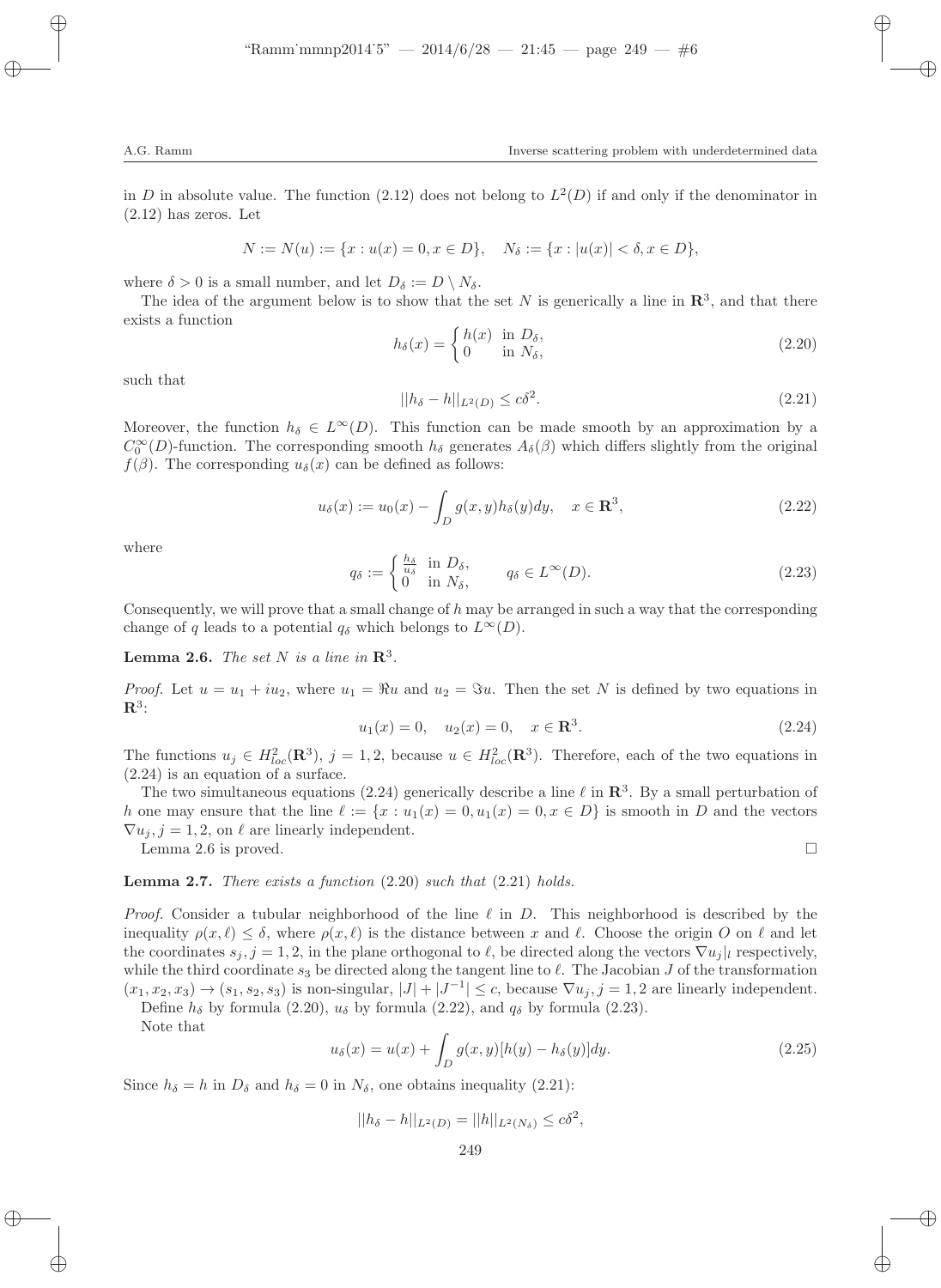because h is bounded and  $\delta^2$  is proportional to the area of the cross section of the tubular neighborhood. Furthermore,

$$
|u_{\delta}(x)| \ge |u(x)| - c \int_{N_{\delta}} \frac{dy}{4\pi |x - y|}, \quad c = \max_{x \in N_{\delta}} |h(x)|. \tag{2.26}
$$

Denote

$$
I(\delta) := \sup_{x \in D_{\delta}} \int_{N_{\delta}} \frac{dy}{4\pi |x - y|}.
$$
\n(2.27)

By construction

$$
|u(x)| \ge \delta \quad \text{if } x \in D_{\delta}.\tag{2.28}
$$

Therefore, inequality (2.26) implies

$$
|u_{\delta}(x)| \ge \delta - cI(\delta) \quad \forall x \in D_{\delta}.\tag{2.29}
$$

Let us estimate  $I_{\delta}$  as  $\delta \rightarrow 0$  with the aim to prove that

$$
\inf_{x \in D_{\delta}} |u_{\delta}(x)| \ge b(\delta) > 0, \qquad \lim_{\delta \to 0} \frac{b(\delta)}{\delta} = 1. \tag{2.30}
$$

So, for sufficiently small  $\delta > 0$  one has  $b(\delta) \geq \frac{\delta}{2}$ .

If (2.30) holds, then  $|u_{\delta}(x)|$  is strictly positive in  $D_{\delta}$  and, therefore,  $q_{\delta} := \frac{h_{\delta}}{u_{\delta}}$  is a bounded function in  $D_{\delta}$ .

Since  $h_{\delta} = h$  in  $D_{\delta}$ , one obtains

$$
||q_{\delta} - q||_{L^{2}(D_{\delta})} = \left\| \frac{h_{\delta}}{u_{\delta}} - \frac{h}{u} \right\|_{L^{2}(D_{\delta})} \leq ||h||_{C(D_{\delta})} \left\| \frac{u - u_{\delta}}{u_{\delta}u} \right\|_{L^{2}(D_{\delta})} \leq c\delta \ln \frac{1}{\delta}.
$$
 (2.31)

Here the following inequalities for  $x \in D_{\delta}$  were used

$$
||h||_{C(D_{\delta})} \leq c, \quad |u_{\delta}u| \geq \frac{\delta^2}{2} \quad \text{in } D_{\delta},
$$
  

$$
|u_{\delta}(x) - u(x)| \leq \int_{N_{\delta}} |g(x, y)h(y)| dy \leq c\delta \int_{N_{\delta}} \frac{dy}{4\pi |x - y|} \leq c\delta I(\delta).
$$
 (2.32)

Here and throughout by  $c > 0$  various constants, independent of  $\delta$ , are denoted.

To estimate  $I(\delta)$  one argues as follows:

$$
I(\delta) \le \frac{1}{4\pi} \int_{N_{\delta}} \frac{dy}{|y|} \le c \int_0^{c\delta} \rho d\rho \int_0^1 \frac{ds_3}{\sqrt{\rho^2 + s_3^2}} \le c\delta^2 \ln\frac{1}{\delta},\tag{2.33}
$$

where the unit 1 is a finite coordinate along the  $s_3$  axis and we have used the following estimate:

$$
\int_0^1 \frac{ds_3}{\sqrt{\rho^2 + s_3^2}} = \ln\left(s_3 + \sqrt{\rho^2 + s_3^2}\right)\Big|_0^1 \le c \ln\frac{1}{\rho}, \quad \rho \to 0,
$$
\n(2.34)

where  $c > 1$  is a constant. Estimates (2.29) and (2.34) imply inequality (2.31). Thus, the existence of a function (2.20) is proved, and

$$
||h_{\delta} - h||_{L^{2}(D)} = ||h||_{L^{2}(N_{\delta})} \leq c \int_{N_{\delta}} dx \leq c\delta^{2}.
$$
\n(2.35)

Lemma 2.7 is proved.  $\square$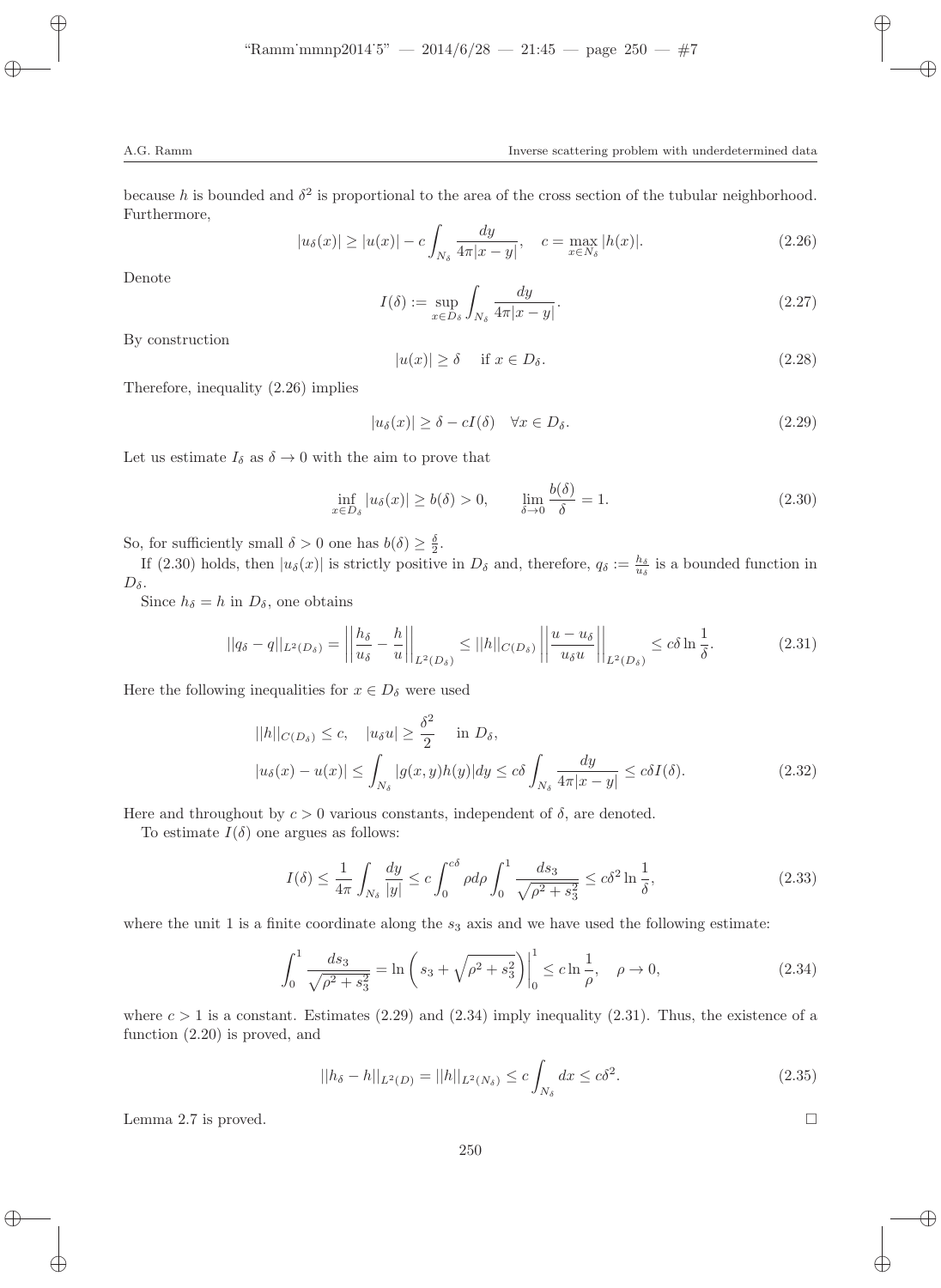From Lemma 2.7 the conclusion of Theorem 2.4 follows. Indeed, if  $h \in L^2(D)$  is an arbitrary function and q, defined by formula (2.12), belongs to  $L^2(D)$ , then, as was proved above, the u, defined by formula  $(2.10)$ , is the scattering solution. This scattering solution is unique if Im $q \leq 0$  by Lemma 2.5. If q, defined by formula (2.12), does not belong to  $L^2(D)$ , then there is a bounded function  $q_\delta(x)$ , approximating q, see (2.31), such that the corresponding  $h_{\delta}$  approximates  $h(x)$  well, see (2.35), and the corresponding  $u_{\delta}(x)$ is the scattering solution corresponding to  $q_{\delta}(x)$ .

Theorem 2.4 is proved.  $\square$ 

### 3. Formulas for solving inverse scattering problem with fixed  $\alpha$  and  $k > 0$

The inverse problem (IP) was formulated in the Introduction. Given  $\epsilon > 0$  and an arbitrary  $f(\beta) \in L^2(S^2)$ we first find  $h(x) \in L^2(D)$  such that

$$
\left| \left| f(\beta) + \frac{1}{4\pi} \int_{D} e^{-ik\beta \cdot y} h(y) dy \right| \right|_{L^{2}(S^{2})} \le \epsilon.
$$
 (3.1)

This can be done (non-uniquely !) in many ways. Let us describe one of the ways. Without loss of generalities assume that  $D = B = B_R$  is a ball of radius R centered at the origin. Expand the plane wave  $e^{-ik\beta \cdot y}$  and  $h(y)$  into the spherical harmonics series:

$$
e^{-ik\beta \cdot y} = \sum_{l=0}^{\infty} 4\pi i^l j_l(kr) Y_l(-\beta) \overline{Y_l(y^0)}, \quad r = |y|, \quad y^0 := \frac{y}{r},
$$
\n(3.2)

$$
j_l(r) := \left(\frac{\pi}{2r}\right)^{1/2} J_{l+\frac{1}{2}}(r), \quad \frac{4\pi}{2l+1} \sum_{m=-l}^{l} Y_{lm}(x^0) \overline{Y_{lm}(y^0)} = P_l(x^0 \cdot y^0), \tag{3.3}
$$

 $J_{l+\frac{1}{2}}(r)$  is the Bessel function regular at the origin,  $Y_l(\alpha)$  are the spherical harmonics:

$$
Y_l(\alpha) = Y_{l,m}(\alpha) = \frac{(-1)^{\frac{m+|m|}{2}l}i^l}{\sqrt{4\pi}} \left[ \frac{(2l+1)(l-|m|)!}{(l+|m|)!} \right]^{1/2} e^{im\varphi} P_{l,m}(\cos\theta),
$$
  

$$
-l \leq m \leq l,
$$
 (3.4)

$$
P_{l,m}(\cos\theta) = (\sin\theta)^m \frac{d^m P_l(\cos\theta)}{(d\cos\theta)^m}, \quad P_l(t) = \frac{1}{2^l l!} \frac{d^l (t^2 - 1)^l}{dt^l},\tag{3.5}
$$

 $t = \cos \theta$ , the unit vector  $\alpha$  is described by the spherical coordinates  $(\theta, \varphi), 0 \leq \varphi < 2\pi, 0 \leq \theta \leq \pi, -l \leq \pi$  $m \leq l$ , one has

$$
Y_{l,m}(-\alpha) = (-1)^l Y_{l,m}(\alpha), \quad \overline{Y_{l,m}(\alpha)} = (-1)^{l+m} Y_{l,-m}(\alpha), \tag{3.6}
$$

where the overline stands for complex conjugate. The summation in  $(3.2)$  and below is understood as  $\sum_{l=0}^{\infty}\sum_{m=-l}^{l}$ 

$$
_{\rm Let}
$$

$$
h(y) = \sum_{l=0}^{\infty} h_l(r) Y_l(y^0).
$$
 (3.7)

It is well-known that

$$
(Y_{l,m}Y_{l',m'})_{L^2(S^2)} = \delta_{ll'}\delta_{mm'},\tag{3.8}
$$

where  $\delta_{ll'}$  is the Kronecker delta.

Let

$$
f_L(\beta) := \sum_{l=0}^{L} f_l Y_l(\beta),
$$
\n(3.9)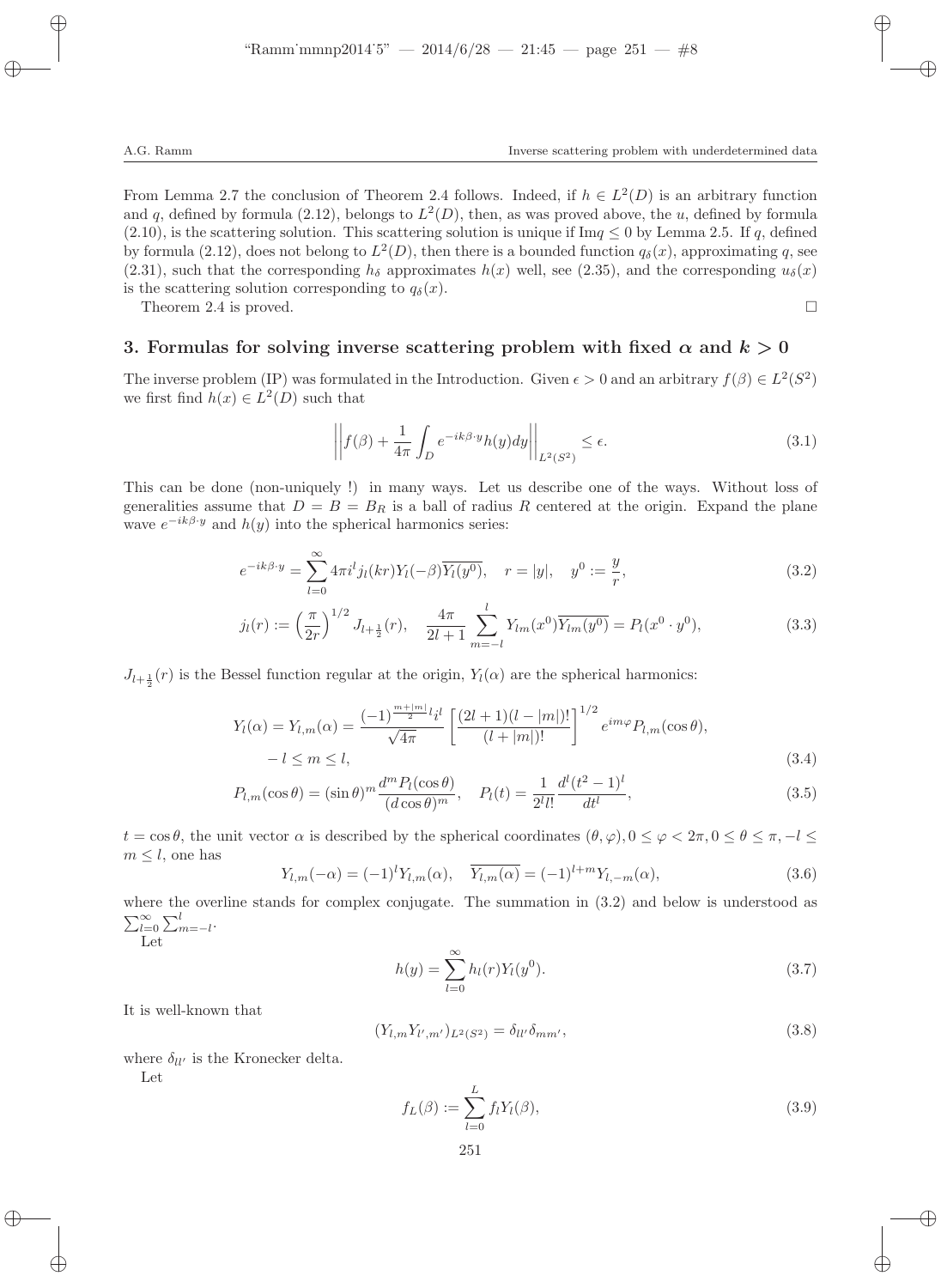where  $f_l := (f, Y_l)_{L^2(S^2)}$  are the Fourier coefficients of f. For sufficiently large L one has

$$
||f - f_L||_{L^2(S^2)} < \epsilon/2. \tag{3.10}
$$

Thus, if

$$
\left| \left| f_L(\beta) + \frac{1}{4\pi} \int_B e^{-ik\beta \cdot y} h(y) dy \right| \right|_{L^2(S^2)} < \epsilon/2,
$$
\n(3.11)

then inequality  $(3.1)$  holds. Therefore, practically it is sufficient to find h satisfying inequality  $(3.11)$ . Substitute (3.7) and (3.2) into the equation

$$
\int_{B} e^{-ik\beta \cdot y} h(y) dy = -4\pi f_L(\beta),\tag{3.12}
$$

and use  $(3.8)$  and  $(3.6)$  to get

$$
4\pi(-i)^{l} \int_{0}^{R} r^{2} j_{l}(kr) h_{l}(r) dr = -4\pi f_{l}^{(L)}, \quad 0 \le l \le L.
$$
 (3.13)

Equation (3.13) can be written as

$$
(-i)^{l+2} \int_0^R r^2 j_l(kr) h_l(r) dr = f_l^{(L)}, \quad \forall l \ge 0.
$$
\n(3.14)

Recall that  $f_l^{(L)} = f_{l,m}^{(L)}$  and  $h_l(r) = h_{l,m}(r)$ .

Equation (3.14) has many solutions.

Denote by  $h_l^{\perp}(r)$  any function such that

$$
\int_{0}^{R} r^{2} j_{l}(kr) h_{l}^{\perp}(r) dr = 0.
$$
\n(3.15)

Then the general solution to equations (3.14) has the form

$$
h_l(r) = (-i)^{-l-2} f_l^{(L)} \gamma_l j_l(kr) + c_l h_l^{\perp}(r), \quad 0 \le l \le L,
$$
\n(3.16)

where  $c_l$  are arbitrarily constants, and

$$
\gamma_l := \frac{1}{\int_0^R dr r^2 j_l^2(kr)}.
$$
\n(3.17)

We have proved the following result.

**Theorem 3.1.** The function (3.7), with  $h_l$  defined in (3.16) for  $0 \le l \le L$  and  $h_l = 0$  for  $l > L$ , solves equation (3.12). If  $L = L(\epsilon)$  is sufficiently large, so that (3.10) holds, then the function

$$
h^{(L)}(y) = \sum_{l=0}^{L} h_l^{(L)}(r) Y_l(y^0), \quad r = |y|, \quad y^0 = \frac{y}{r},
$$
\n(3.18)

with  $h_l^{(L)}$  $\binom{L}{l}(r)$  defined in (3.16), satisfies inequality (3.1).

Let us give a formula for a potential q such that  $h = qu$  approximates  $h^{(L)}$  with a desired accuracy. This  $q$  is a solution to the inverse scattering problem  $(IP)$ .

Given  $h^{(L)}(y)$  defined in (3.18), let us denote it  $h(y)$  for simplicity. Using this function, calculate  $q(x)$ formula (2.12). If this  $q \in L^2(D)$ , then the inverse problem (IP) is solved. There is no guarantee that  $\text{Im}q \leq 0$ .